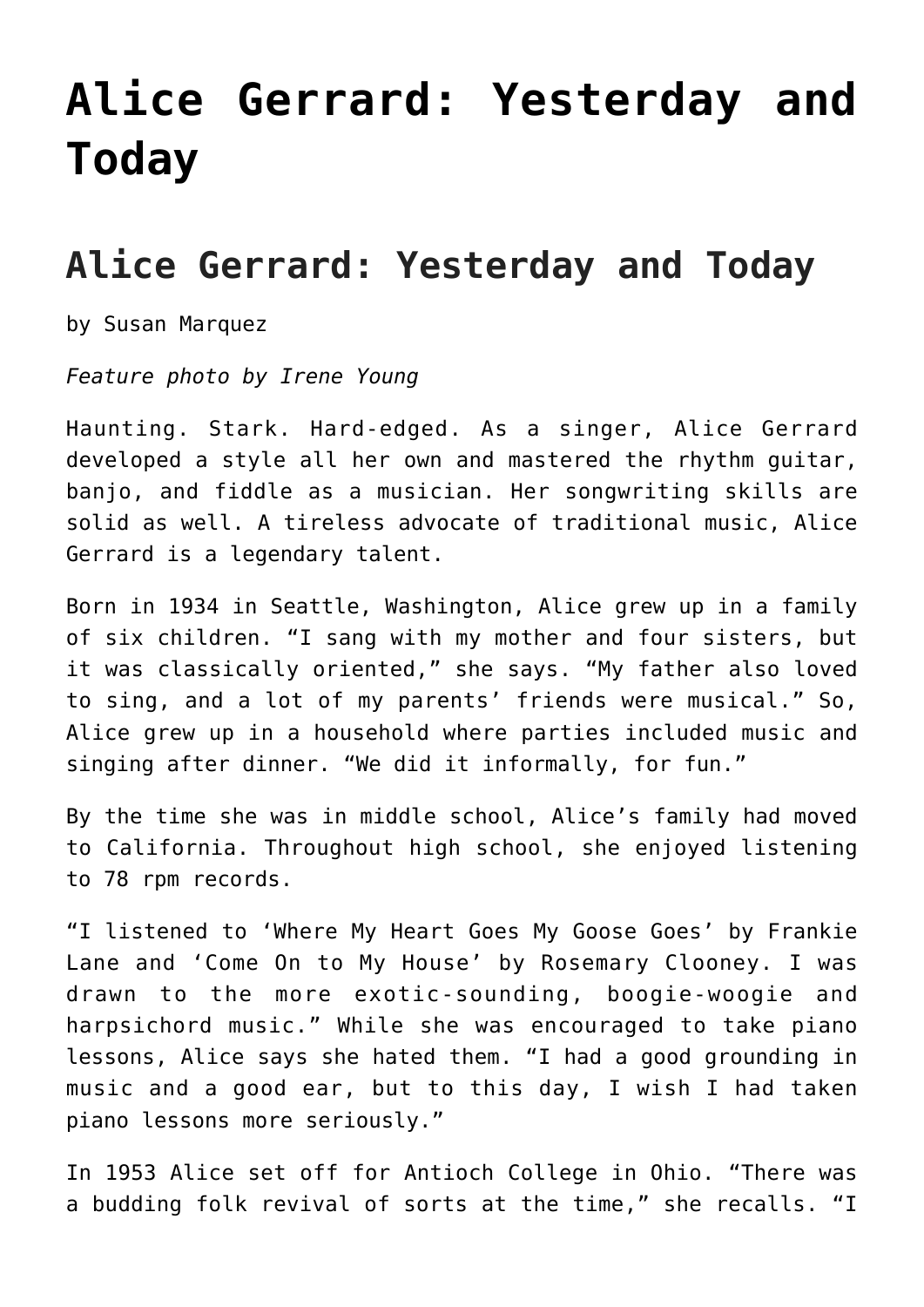listened to a lot of guitar music and folk songs. I learned to play by ear, from listening to records over and over."

She often listened to Harry Smith's *Anthology of American Folk Music*, published by Folkways Records in 1952. "My boyfriend at the time, Jeremy Foster, had a copy of the album. It had Cajun music, Blues, and all kinds of interesting music. I knew when I heard it that it was the kind of music I wanted to do. It was very influential to a lot of people, including me."

Jeremy's old high school friend, Mike Seeger, was significantly influenced by his parents, who leaned toward folk music and music from other cultures.

*"Mike had field recordings of folk musicians. When I heard them, folk music and old-time music were starting to take hold in a big way. Bluegrass was an outgrowth of all that came before it. There was just a lot to drink in, and we were all like sponges."*

## https://youtu.be/nQwsG9xHgBY

Jeremy and Alice quit school. "Jeremy spent so much time on his music that he decided to drop out rather than flunk out in case he wanted to return to college someday. I felt that scholastically speaking, I was wasting my time in school. At that point, I had no idea what I wanted to major in." The couple married, and Jeremy returned to school in 1959, attending Oberlin College. "We were both into bluegrass music, and we talked Antioch College into having a bluegrass concert for the students. The Osborne Brothers lived nearby, and they agreed to play. For us, it was so great, but the students didn't know what to make of it." As the Osborne Brothers got to know their audience, they began playing songs like "Pretty Polly," and everyone was on their feet by the concert's end. "We brought the Stanley Brothers I the next year," Alice says.

Alice and Jeremy settled in the Washington, D.C. area. "Jeremy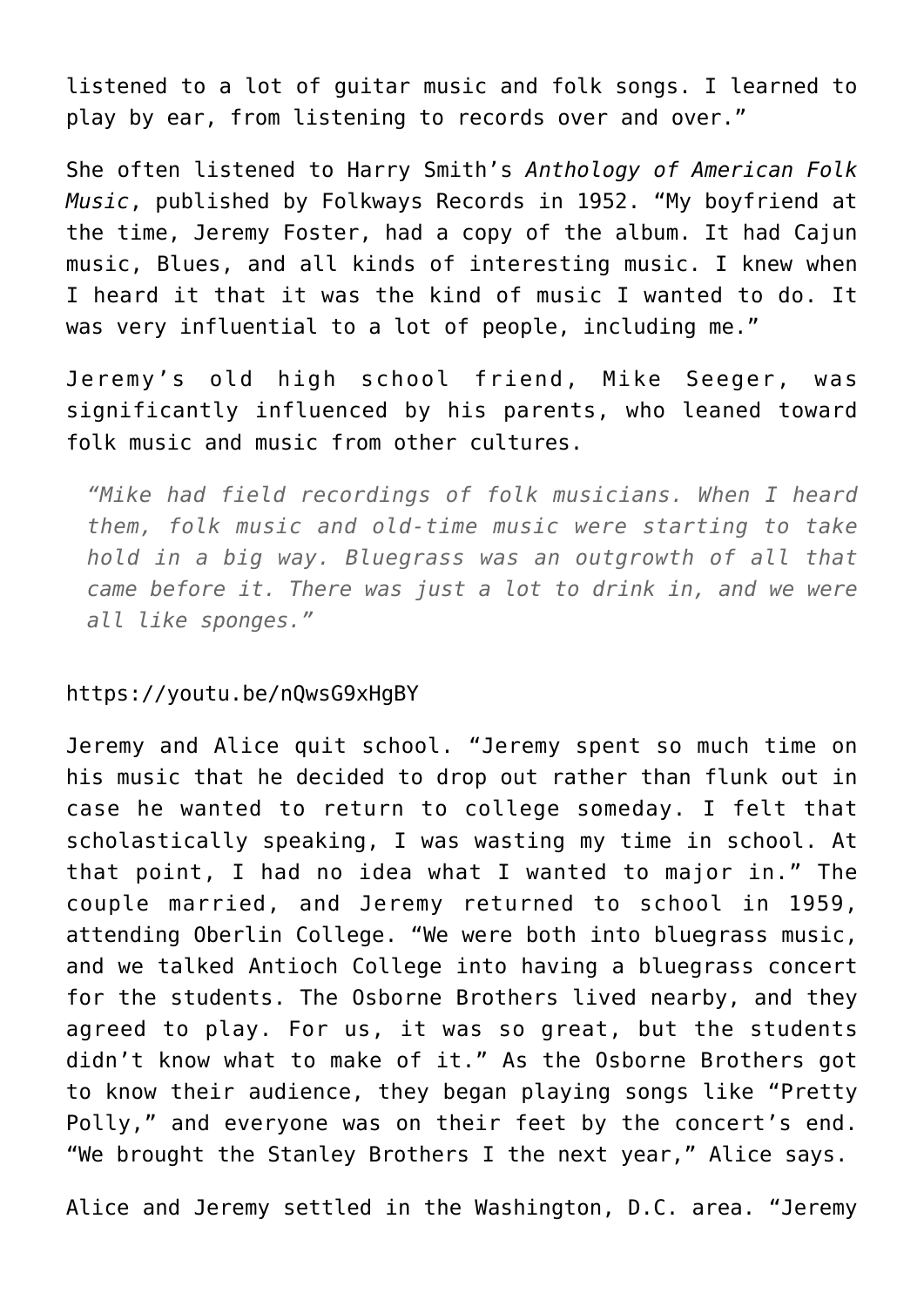was from northern Virginia, and we had a lot of friends there – a vibrant group of young people who loved bluegrass music. That area became a real center of bluegrass and old-time music," recalls Alice. "There were places to play all over, and people loved to go hear live music." Alice says she and Jeremy also visited people in their homes, which provided a burgeoning, rich environment for the music. "Folklore societies brought people to the area, and it provided second careers for some of those artists, who were playing for the new middle class."

Through Mike Seeger, Alice met Hazel Dickens. "She was already playing a lot, although she worked full time," Alice says. "On weekends, we drove together to country music parks to listen to music. I was friends with Hazel for a long time. We had music parties, and at one party, musician Peter Segal, who was friends with David Grisman, showed up." Segal went to the D.C. area to see a concert. It was an outdoor concert, and due to bad weather, it was canceled. He ended up going to a music part where he heard Hazel and me sing. Peter suggested we try to record, and that resulted in two Folkways albums, which, by the way, will soon be remastered and re-issued as LPs. I just heard the MP3, and it sounds great!"

Jeremy met an untimely death due to a car accident, leaving Alice with four children. Alice eventually married Mike Seeger.

Hazel Dickens and Alice Gerrard played together for many years. "She was the mentor, and I was the mentee," laughs Alice. "She strongly influenced me. We were never a full-time professional band. She had a full-time job, and I had four kids to raise, so we couldn't do big tours. We usually did a couple of small tours each year."

Alice became interested in doing other music-related things, including founding and editing The *Old-Time Herald*, a labor of love for Alice for 25 years.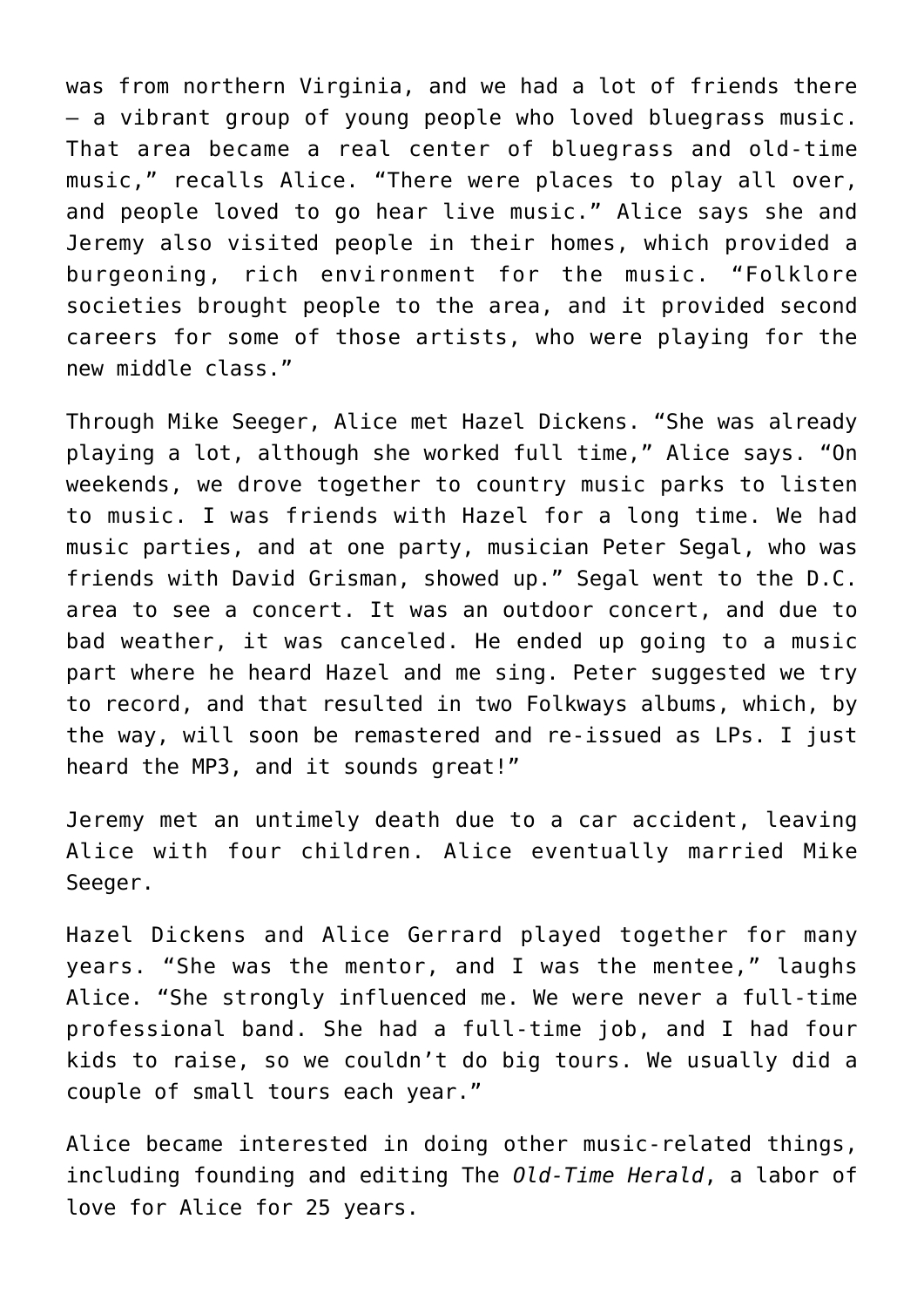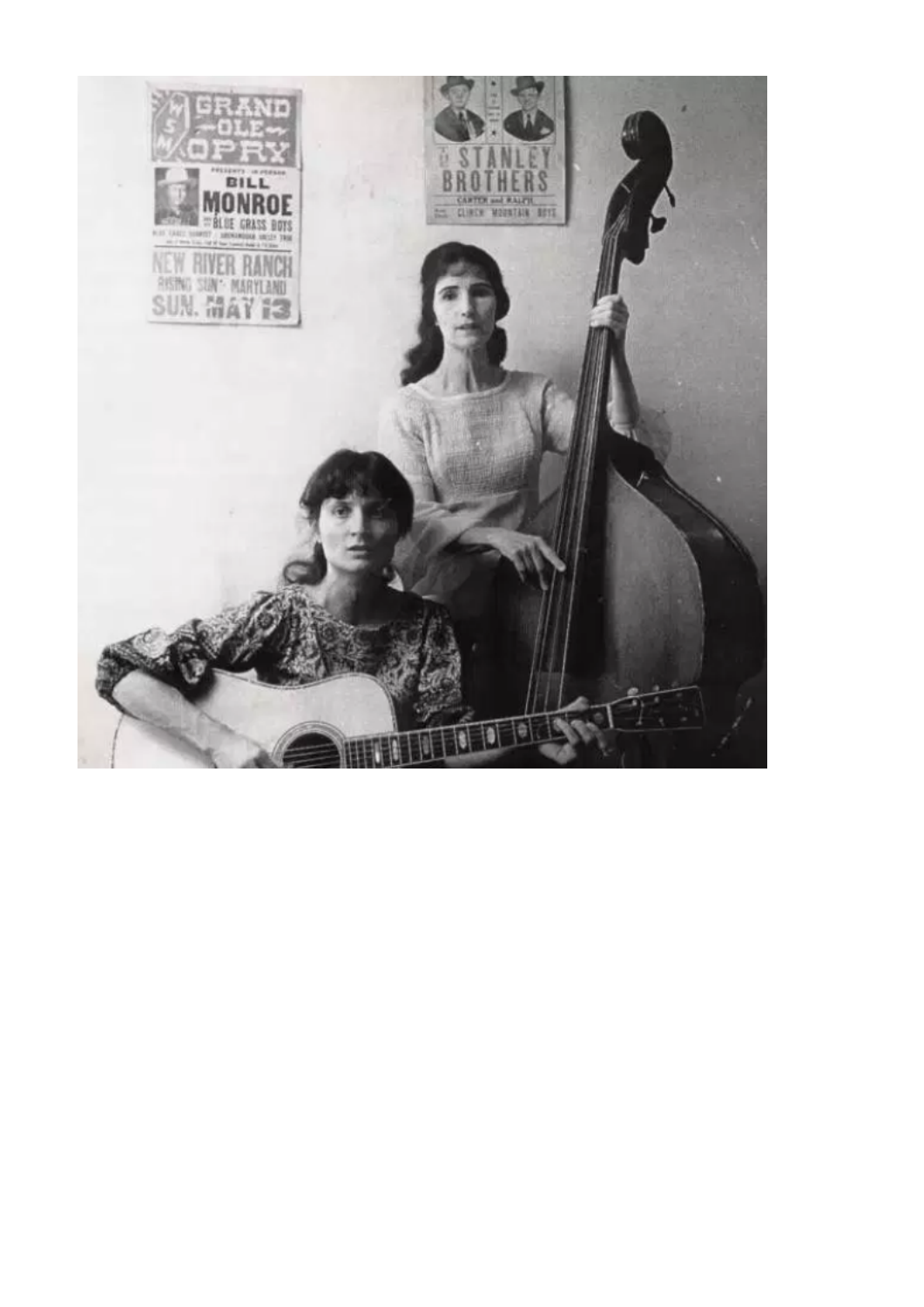

While she appreciates the recognition, she never strives for accolades. "I think more about the music. If I can please myself, I'm happy."

While her children weren't into music, some of her nine grandchildren are. "I have to say, being a grandmother is so much more fun. I have taken some of my grandkids to music camps where I'm teaching, and they love it." Hopefully, they will carry the music of Alice Gerrard to future generations.

https://youtu.be/kK5xO2wyNwk

[See Hazel Dickens Feature](https://thebluegrassstandard.com/hazel-dickens-the-singer-and-the-song/)